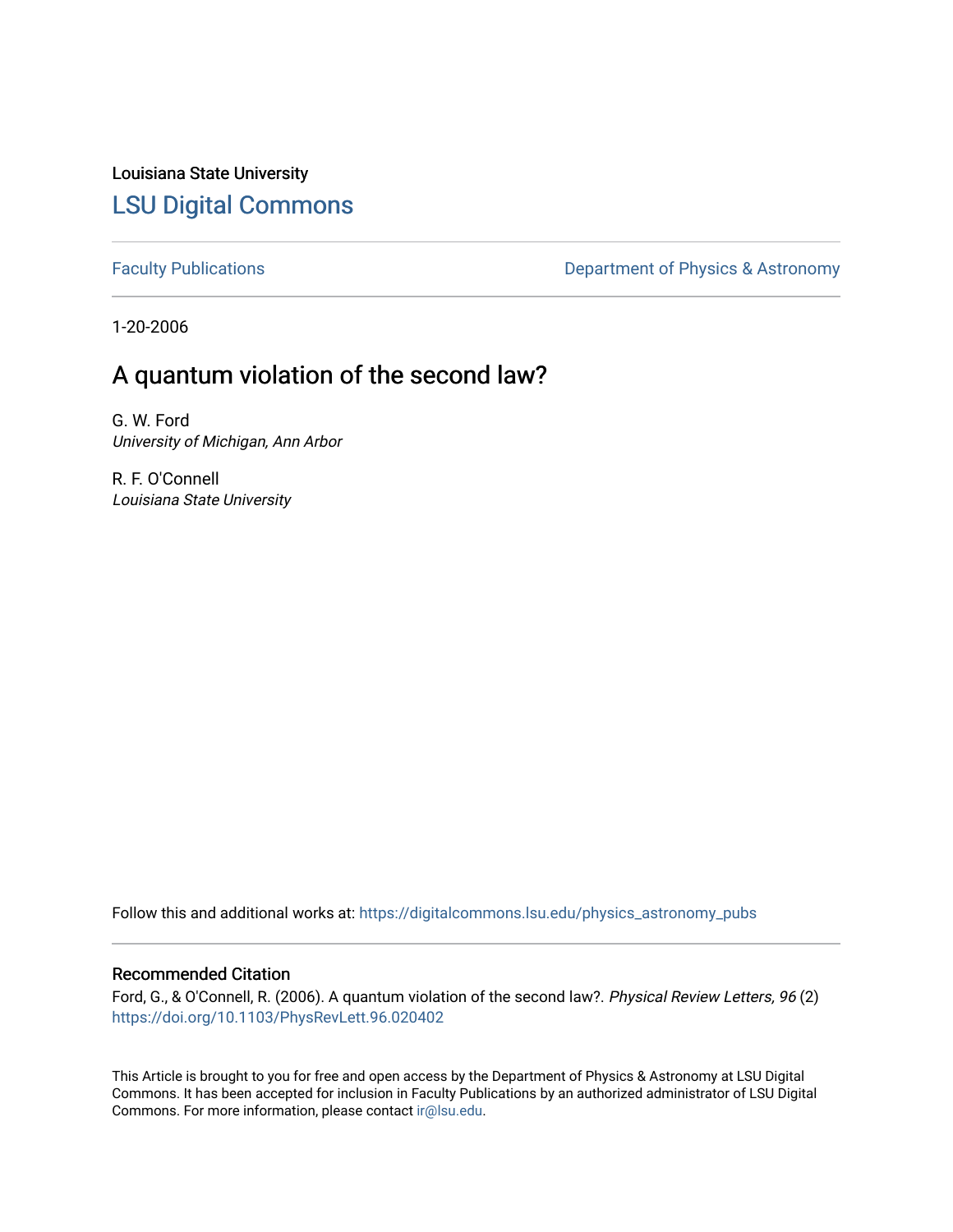# A quantum violation of the second law?

G. W. Ford

Department of Physics, University of Michigan. Ann Arbor, MI 48109-1040

R. F. O'Connell

Department of Physics and Astronomy, Louisiana State University, Baton Rouge, LA 70803-4001

(Dated: July 24, 2018)

## Abstract

An apparent violation of the second law of thermodynamics occurs when an atom coupled to a zero-temperature bath, being necessarily in an excited state, is used to extract work from the bath. Here the fallacy is that it takes work to couple the atom to the bath and this work must exceed that obtained from the atom. For the example of an oscillator coupled to a bath described by the single relaxation time model, the mean oscillator energy and the minimum work required to couple the oscillator to the bath are both calculated explicitly and in closed form. It is shown that the minimum work always exceeds the mean oscillator energy, so there is no violation of the second law.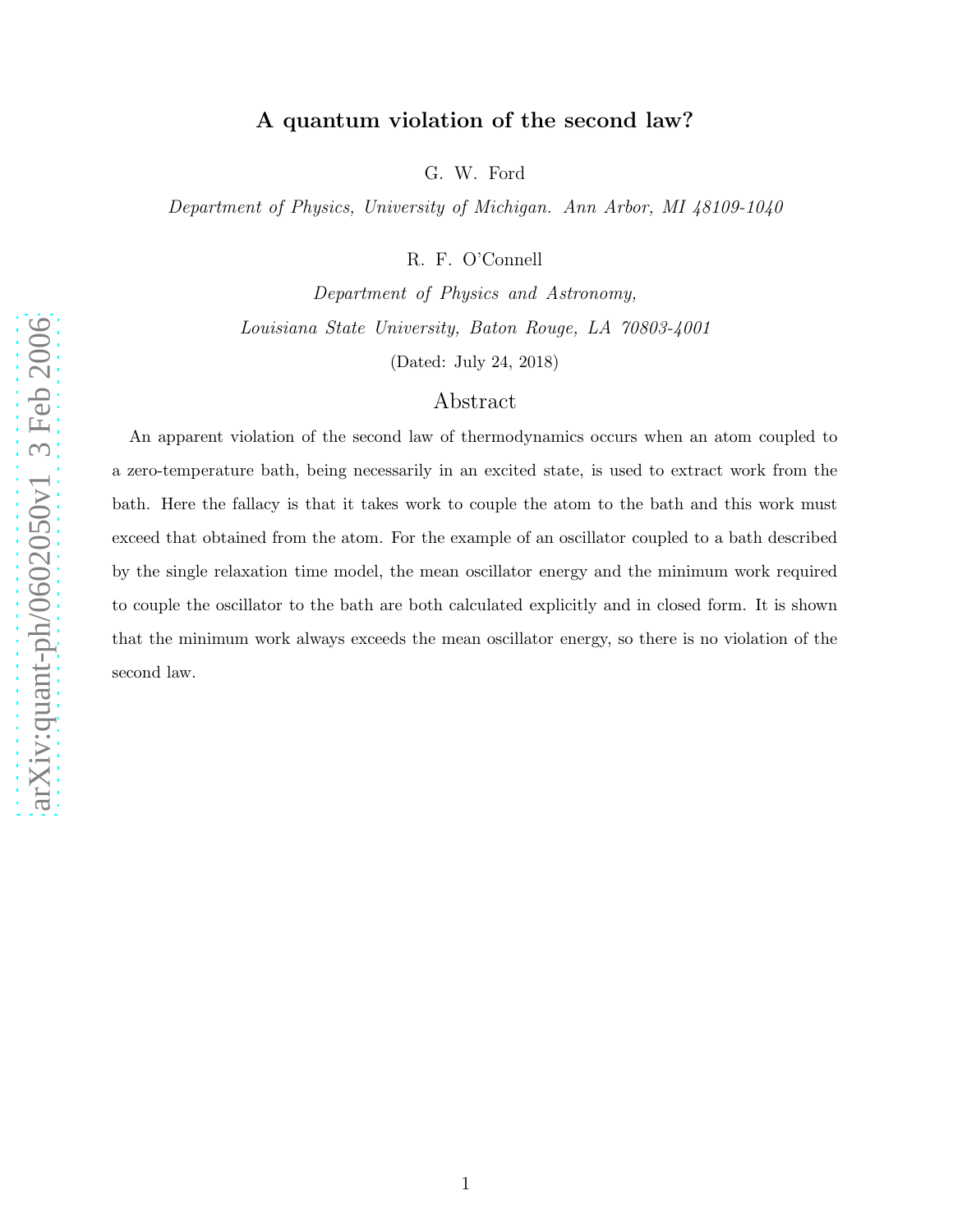#### INTRODUCTION

Widespread interest in recent years in mesoscopic systems, fundamental quantum physics and quantum computation has highlighted the critical role which dissipative environments play in such studies. This has led to a critical examination of many results that were derived for macroscopic systems. In particular, there has been considerable interest in the area of quantum and mesoscopic thermodynamics. In some instances questions have been raised about the validity of the fundamental laws of thermodynamics, especially at low temperatures where quantum effects are important [\[1](#page-6-0)]. Whereas many interesting new facets of old results have emerged, it is important to exercise caution before questioning the validity of fundamental laws (especially the laws of thermodynamics), since many subtle issues arise. Here we examine an apparent violation of the second law of thermodynamics that would lead to the extraction of work from the zero point fluctuations of the heat bath.

An atom in contact with a zero temperature heat bath is necessarily in an excited state. This perhaps counter-intuitive observation is a simple consequence of the fact that the Hamiltonian  $H_A$  of the isolated atom does not commute with the Hamiltonian  $H$  of the system of atom coupled to the bath. It follows that in the ground state of the system the energy of the atom *must* fluctuate and therefore have a mean value greater than its ground state energy  $E_0$  [\[2,](#page-6-1) [3](#page-6-2)],

$$
\left\langle H_{\rm A} \right\rangle_{\rm T=0} > E_0. \tag{1}
$$

The existence of this energy might lead one to think that there could be a quantum violation of the second law of thermodynamics, perhaps small, but nevertheless a violation. Here the idea is to begin with the atom in its ground state. It is then dropped into a bath at zero temperature, where it comes to equilibrium with mean energy  $\langle H_A \rangle_{T=0}$ . The atom is then fished out and the energy of transition to the ground state is used to raise a weight. Behold, we have a cyclic process in which a weight is raised with no other effect than the extraction of energy from a reservoir. This would be a violation of the second law in its Kelvin-Planck form: "It is impossible to construct an engine which will work in a complete cycle, and produce no effect excepting the raising of a weight and the cooling of a heat reservoir"  $|4|$ . What is wrong? Because there must be something wrong. The answer is that it takes work to couple the atom to the bath and this work exceeds that obtained in the transition to the ground state. The principle of minimum work tells us that the minimum work required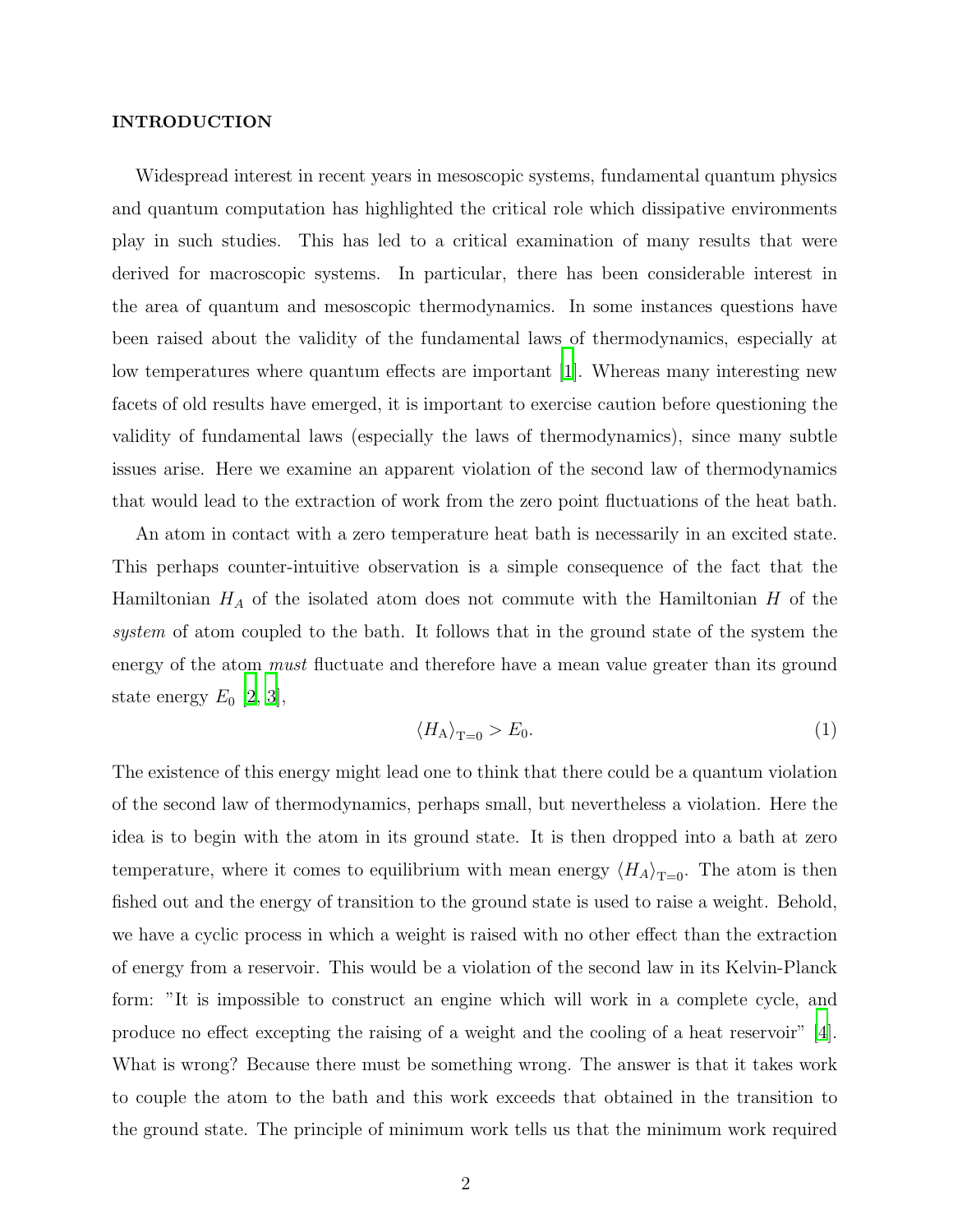to take a system from one thermodynamic state to another at the same temperature is the difference of Helmholtz free energy [\[5\]](#page-6-4) . In the present case this would be the free energy of the system of the atom coupled to the bath minus the free energy of the bath in the absence of the atom. One should expect, therefore, that if the second law is to hold this work must be greater than the mean energy of the atom.

Our point here is that for the example of an oscillator coupled to a linear passive heat bath both the mean energy and the work required to couple the oscillator to the bath can be calculated explicitly and in closed form. With the resulting expressions we are able to show that, for all coupling strengths, the work is always greater than the mean energy and therefore second law is satisfied.

### OSCILLATOR COUPLED TO THE BATH

The mean energy of an oscillator coupled to a heat bath is given by the expression

<span id="page-3-3"></span><span id="page-3-2"></span>
$$
\langle H_{\rm O} \rangle = \frac{1}{2} m \left\langle \dot{x}^2 \right\rangle + \frac{1}{2} K \left\langle x^2 \right\rangle,\tag{2}
$$

where  $K$  is the oscillator force constant. To evaluate these expectations we begin with the well known formula for the correlation function [\[6](#page-6-5)],

$$
\frac{1}{2} \langle x(t_1)x(t_2) + x(t_2)x(t_1) \rangle = \frac{\hbar}{\pi} \int_0^\infty d\omega \coth \frac{\hbar \omega}{2kT} \text{Im}\{\alpha(\omega)\} \cos \omega(t_2 - t_1).
$$
 (3)

Here  $\alpha(\omega)$  is the response function, of the general form

<span id="page-3-0"></span>
$$
\alpha(\omega) = \frac{1}{-m\omega^2 - i\omega\tilde{\mu}(\omega) + K},\tag{4}
$$

in which  $\tilde{\mu}(\omega)$  is the Fourier transform of the memory function. For the single relaxation time model, this is given by

<span id="page-3-1"></span>
$$
\tilde{\mu}(\omega) = \frac{\zeta}{1 - i\omega\tau},\tag{5}
$$

in which  $\zeta$  is the Ohmic friction constant and  $\tau \ll m/\zeta$  is the bath relaxation time. With this form of  $\tilde{\mu}(\omega)$  the response function is a rational function, with the denominator a cubic polynomial in  $\omega$ . In order to perform the integrals we need it is necessary to factor this denominator. For this purpose it is convenient to introduce in place of the parameters  $K, \zeta$ and  $\tau$  the parameters  $\Omega$ ,  $\omega_0$  and  $\gamma$  through the relations

$$
K = m\omega_0^2 \frac{\Omega}{\Omega + \gamma}, \quad \zeta = m\gamma \frac{\Omega(\Omega + \gamma) + \omega_0^2}{(\Omega + \gamma)^2}, \quad \tau = \frac{1}{\Omega + \gamma}.
$$
 (6)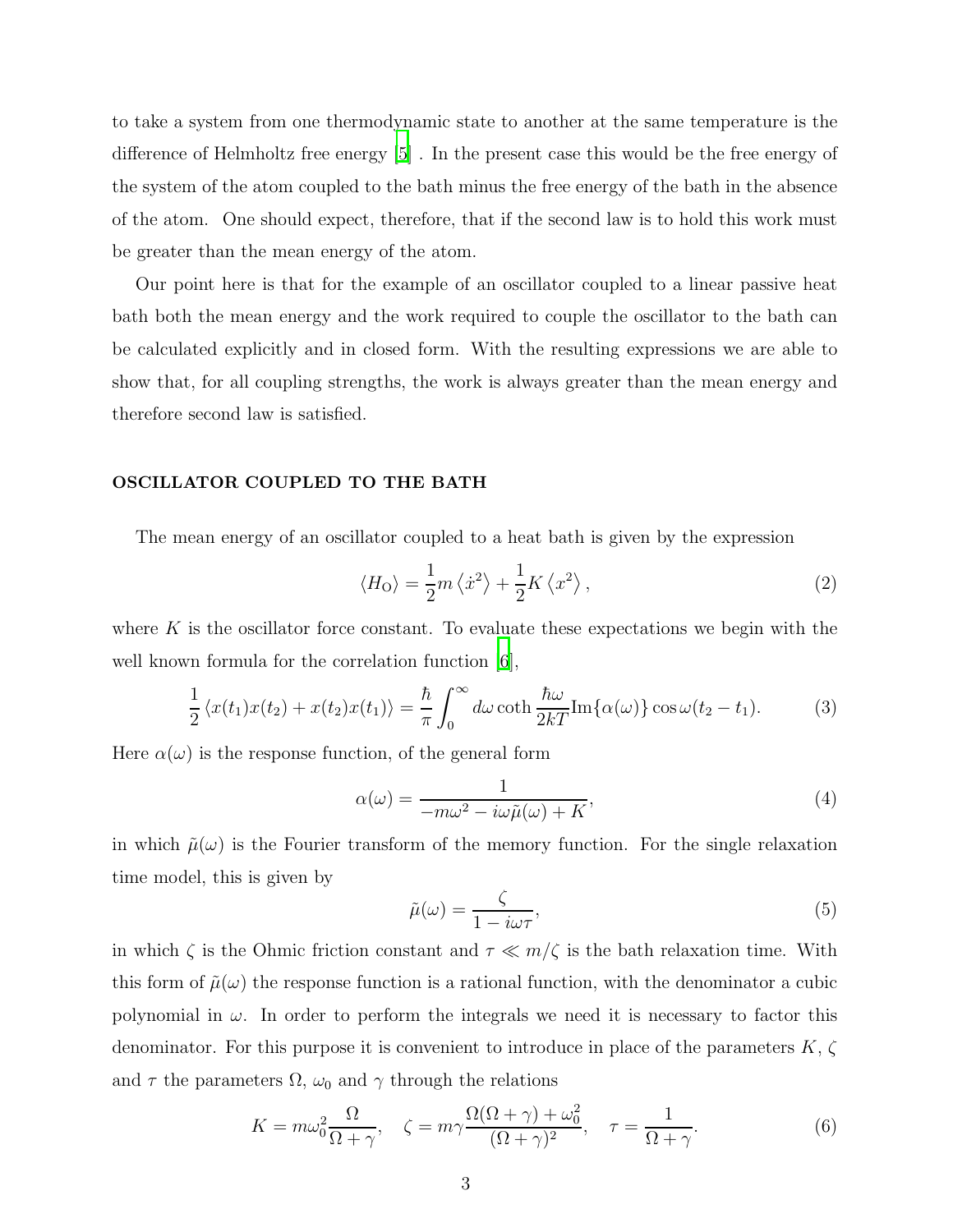With this replacement, the response function [\(4\)](#page-3-0) takes the form:

<span id="page-4-0"></span>
$$
\alpha(\omega) = \frac{\omega + i(\Omega + z_1 + z_2)}{-m(\omega + i\Omega)(\omega + iz_1)(\omega + iz_2)},\tag{7}
$$

where

$$
z_1 = \frac{\gamma}{2} + i\omega_1, \quad z_2 = \frac{\gamma}{2} - i\omega_1, \quad \omega_1 = \sqrt{\omega_0^2 - \frac{\gamma^2}{4}}.
$$
 (8)

The poles of the response function are therefore at  $\omega = -i\Omega$ ,  $-iz_1$ , and  $-iz_2$ , all in the lower half plane. With this we see that the relations  $(6)$  are expressions for the physical parameters K,  $\zeta$  and  $\tau$  in terms of the positions of the poles. The inversion of these relations involves tedious expressions for the roots of a cubic equation. However, the region of physical interest is that of  $\tau$  small, where  $\Omega \sim 1/\tau$  is large, while  $\omega_0^2 \cong K/m$  and  $\gamma \cong \zeta/m$ . Therefore, in the following expressions we use the parameters  $\Omega$ ,  $\omega_0$  and  $\gamma$ , keeping in mind that  $\Omega$  is essentially the inverse of the bath relaxation time, while  $\omega_0$  and  $\gamma$  are the oscillator natural frequency and relaxation rate as slightly shifted by the coupling to the bath.

Setting  $T = 0$  in the formula [\(3\)](#page-3-2) and using the expression [\(7](#page-4-0)) for the response function, the integrals are elementary and we obtain the exact expressions,

$$
\langle x^2 \rangle_{\mathcal{T}=0} = \hbar \frac{(\Omega^2 + \omega_0^2 - \frac{\gamma^2}{2}) \arccos \frac{\gamma}{2\omega_0} - \gamma \omega_1 \log \frac{\Omega}{\omega_0}}{\pi m \omega_1 (\Omega^2 - \gamma \Omega + \omega_0^2)},
$$
  

$$
\langle \dot{x}^2 \rangle_{\mathcal{T}=0} = \hbar \frac{[\Omega^2 (\omega_0^2 - \frac{\gamma^2}{2}) + \omega_0^4] \arccos \frac{\gamma}{2\omega_0} + \gamma \omega_1 \Omega^2 \log \frac{\Omega}{\omega_0}}{\pi m \omega_1 (\Omega^2 - \gamma \Omega + \omega_0^2)}.
$$
(9)

With this we find from [\(2\)](#page-3-3) that the mean energy of the oscillator coupled to the heat bath at temperature zero is given by

$$
\langle H_{\rm O} \rangle_{\rm T=0} = \frac{\hbar}{2\pi} \left[ \frac{(\Omega^2 + \omega_0^2)(2\Omega\omega_1^2 + \gamma\omega_0^2) - \frac{1}{2}\gamma^3 \Omega^2}{\omega_1(\Omega + \gamma)(\Omega^2 - \gamma\Omega + \omega_0^2)} \arccos \frac{\gamma}{2\omega_0} + \frac{\gamma\Omega(\Omega^2 + \gamma\Omega - \omega_0^2)}{(\Omega + \gamma)(\Omega^2 - \gamma\Omega + \omega_0^2)} \log \frac{\Omega}{\omega_0} \right].
$$
\n(10)

The oscillator ground state energy is given by

$$
E_0 = \frac{\hbar}{2} \sqrt{\frac{K}{m}} = \frac{\hbar \omega_0}{2} \sqrt{\frac{\Omega}{\Omega + \gamma}}.
$$
\n(11)

As we have remarked, the mean energy must always be greater than the ground state energy. This is clearly seen in Fig 1 where a three-dimensional plot of  $\langle H_{\rm O} \rangle_{\rm T=0} /E_0$  is shown for a wide range of  $\gamma/\omega_0$  and  $\Omega/\omega_0$ .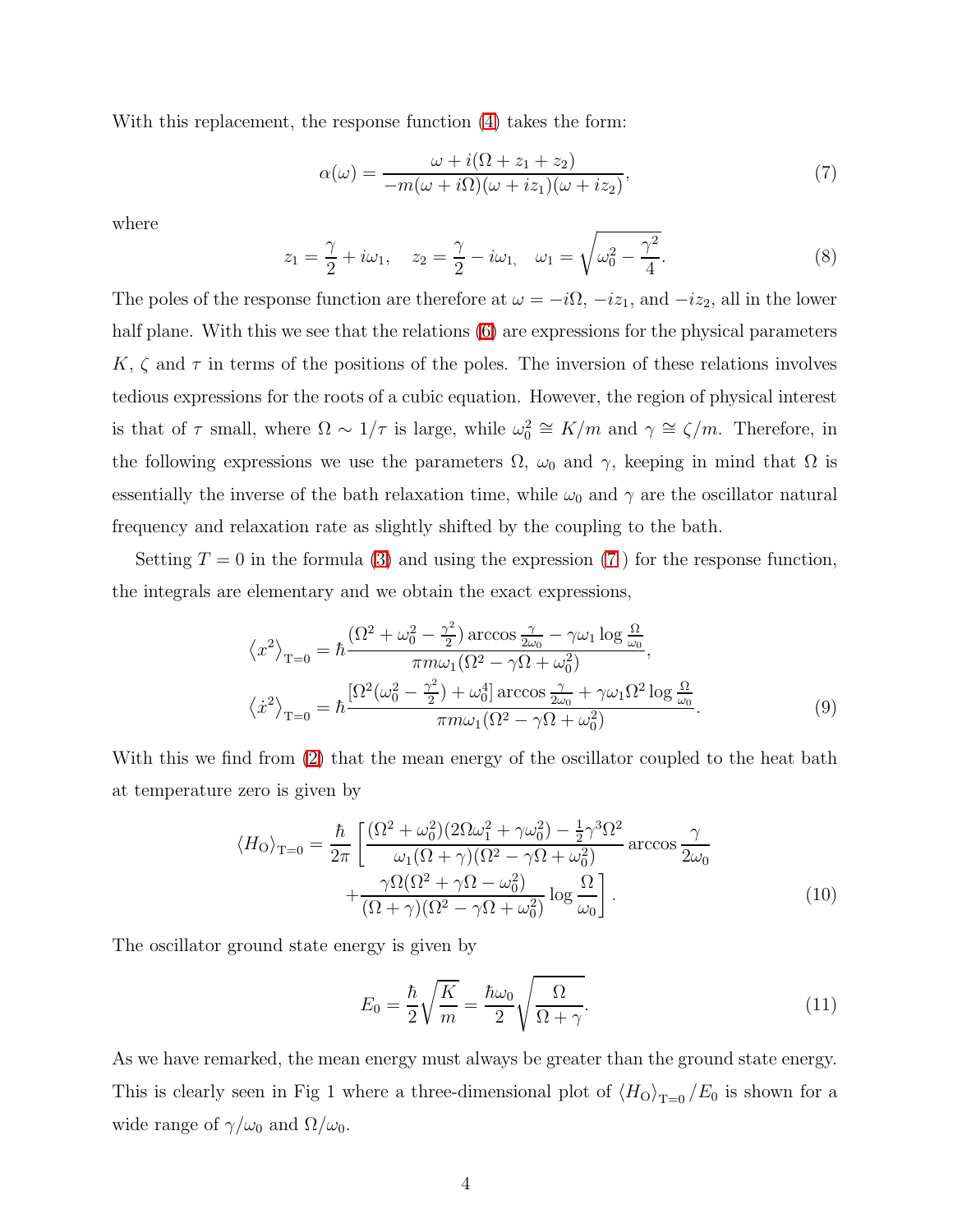Next we consider the work required to couple the oscillator to the bath. The principle of minimum work tells us that the minimum work required to take a system from one thermodynamic state to another is the difference of Helmholtz free energy [\[5\]](#page-6-4). In the present case this would be the free energy of the system of the oscillator coupled to the bath minus the free energy of the bath in the absence of the oscillator. For this free energy difference there is the remarkable formula which for the system at temperature T takes the form  $[7]$ :

$$
F_{\mathcal{O}}(T) = \frac{1}{\pi} \int_0^\infty d\omega f(\omega, T) \operatorname{Im} \{ \frac{d \log \alpha (\omega + i0^+)}{d\omega} \},\tag{12}
$$

where  $\alpha(\omega)$  is again the oscillator susceptibility. In this formula  $f(\omega, T)$  is the free energy (including zero point energy) of a free oscillator of frequency  $\omega$  at temperature T:

<span id="page-5-0"></span>
$$
f(\omega, T) = kT \log(2 \sinh \frac{\hbar \omega}{2kT}).
$$
\n(13)

At zero temperature  $f(\omega, 0) = \hbar \omega/2$  and using again the expression [\(7\)](#page-4-0) for the response function, the integral [\(12\)](#page-5-0) can be evaluated exactly to give the simple result:

$$
F_{\mathcal{O}}(0) = \frac{\hbar}{2\pi} \left[ 2\omega_1 \arccos \frac{\gamma}{2\omega_0} + \gamma \log \frac{\Omega}{\omega_0} + (\Omega + \gamma) \log \frac{\Omega + \gamma}{\Omega} \right].
$$
 (14)

In Fig. 2 we plot  $F_{\text{O}}(0)/E_0$  and  $\langle H_O \rangle_{T=0} /E_0$  vs the coupling strength as measured by  $\gamma/\omega_0$ . In this plot we have chosen  $\Omega = 5\omega_0$  but for any  $\Omega > \omega_0$  the result is the same: the minimum work required to couple the oscillator to the bath,  $F<sub>O</sub>(0)$ , is always greater than the mean energy of the oscillator coupled to the bath, $\langle H_O \rangle_{T=0}$ . Thus in the cyclic process described above there is a loss rather than a gain of energy and there is no violation of the second law.

### REMARKS

In the limit of vanishing bath relaxation time, both  $F_{\text{O}}(0)$  and  $\langle H_O \rangle_{T=0}$  are logarithmically divergent, but it is not difficult to see that

$$
F_{\mathcal{O}}(0) - \langle H_O \rangle_{\mathcal{T}=0} \to \frac{\gamma}{\pi \omega_0} E_0.
$$
\n(15)

From the figure it is clear that this linear dependence on  $\gamma$  is a pretty good approximation even for rather long bath relaxation times. The discrepancy between the work required to couple the oscillator to the bath and that obtainable from the oscillator removed from the bath increases roughly proportional to the strength of coupling to the bath.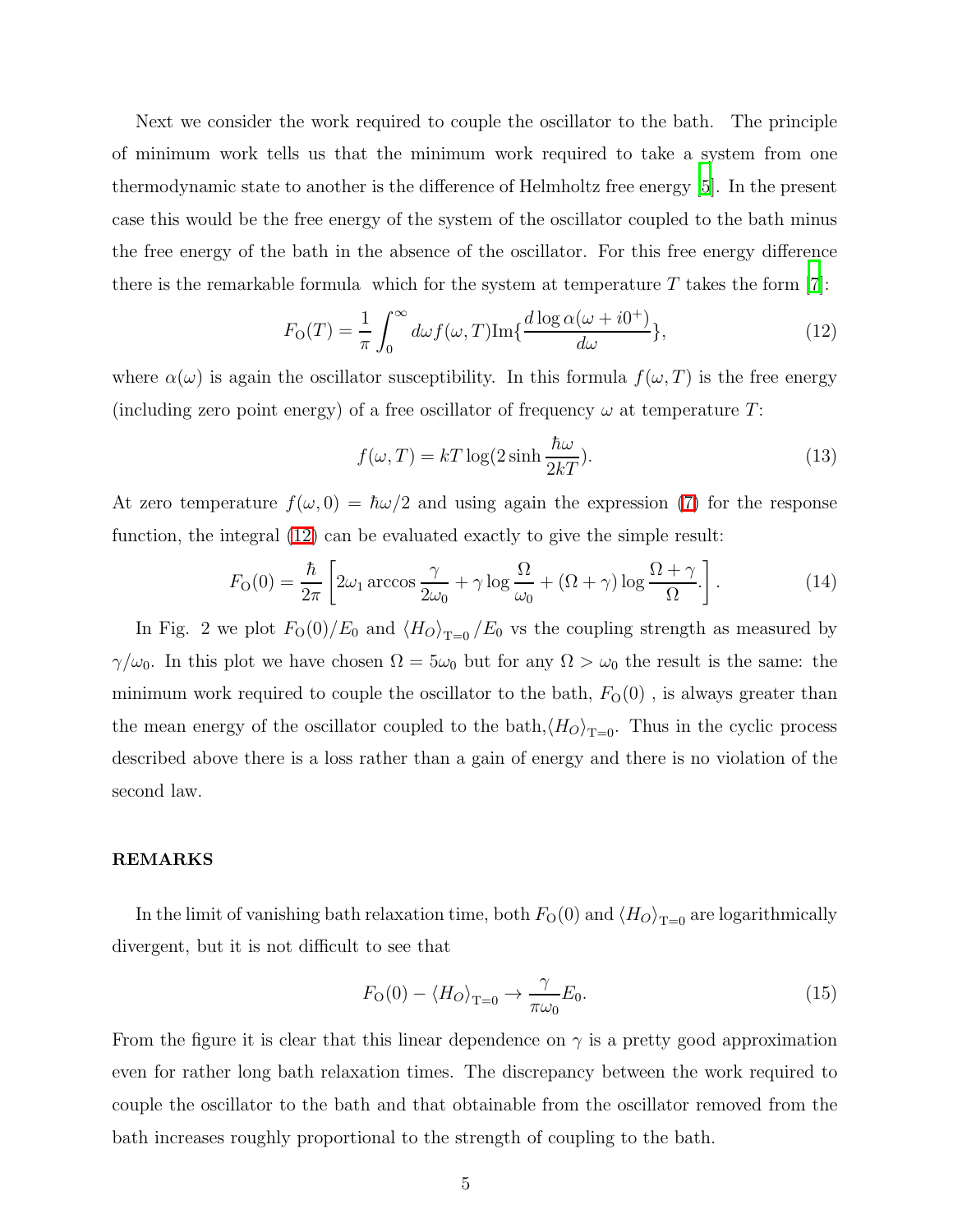The free energy at zero temperature is in fact the energy. Therefore, we see that coupling the oscillator to the bath actually requires an energy greater than  $\langle H_O \rangle_{T=0}$ , the additional energy going to the bath. Since the bath is infinite, this finite additional energy does not raise the temperature.

The principle of minimum work becomes the principle of maximum work when the initial and final states are reversed [\[5](#page-6-4)]. Returning to the general case of an atom we considered in the beginning, if  $F_A(T)$  is the free energy of the atom coupled to the bath at an arbitrary temperature T minus the free energy of the bath alone, then  $F_A(T)$  is the minimum work required to couple the atom to the bath while it is also the maximum work that can be obtained when the atom is extracted from the bath. The net work obtained can never be positive.

Part of this work was carried out at the School of Theoretical Physics of the Dublin Institute for Advanced Studies . The authors wish to thank the School and its Director, Professor Tony Dorlas for their hospitality.

- <span id="page-6-0"></span>[1] T. Nieuwenhuizen, V. Spicka, and P. Keefe, eds., Frontiers of Quantum and Mesoscopic Thermodynamics (Prague, 2004).
- <span id="page-6-1"></span>[2] X. L. Li, G. W. Ford, and R. F. O'Connell, Phys. Rev. E 51, 5169 (1995).
- <span id="page-6-2"></span>[3] K. E. Nagaev and M. Bttiker, Europhys. Lett. 58, 475 (2002).
- <span id="page-6-4"></span><span id="page-6-3"></span>[4] M. Planck, Treatise on Thermodynamics (Dover, New York, 1945), 3rd ed.
- <span id="page-6-5"></span>[5] L. D. Landau and E. M. Lifshitz, Statistical physics (Pergamon Press, Oxford, 1959).
- [6] G. W. Ford, J. T. Lewis, and R. F. O'Connell, Ann. Phys. (NY) 185, 270 (1988).
- <span id="page-6-6"></span>[7] G. W. Ford, J. T. Lewis, and R. F. O'Connell, Phys. Rev. Lett. 55, 2273 (1985).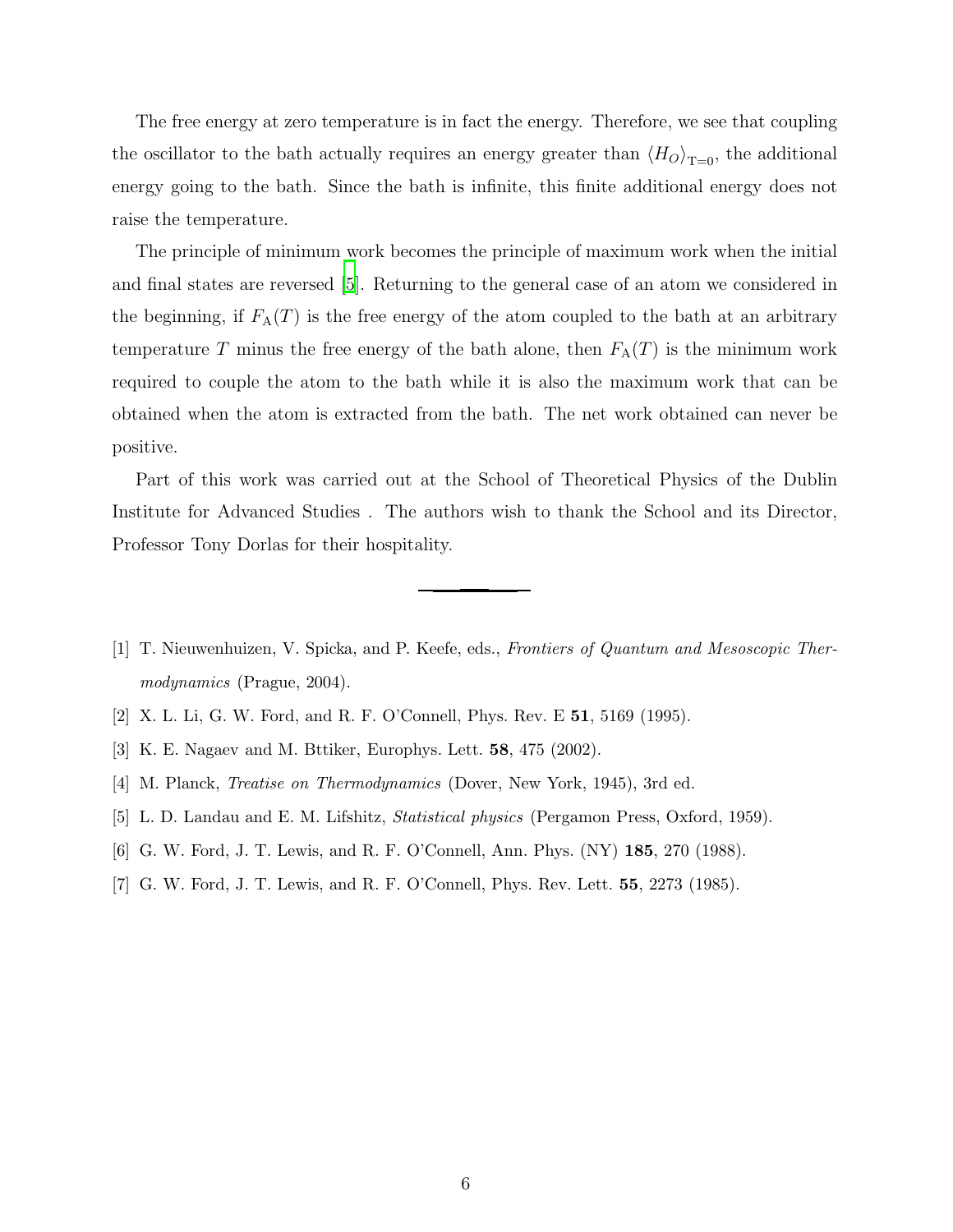# Figure Captions

Fig. 1. Three dimensonal plot of  $\langle H_{\rm O} \rangle_{\rm T=0} /E_0$  as a function of  $\gamma/\omega_0$  and  $\Omega/\omega_0$ .

Fig. 2. Plot of  $F_0(0)/E_0$  and  $\langle H_0 \rangle_{T=0}/E_0$  as functions of the coupling strength as measured by  $\gamma/\omega_0$ . The relaxation time is chosen so that  $\Omega = 5\omega_0$ . The overdamped oscillator corresponds to  $\gamma/\omega_0 > 2$ .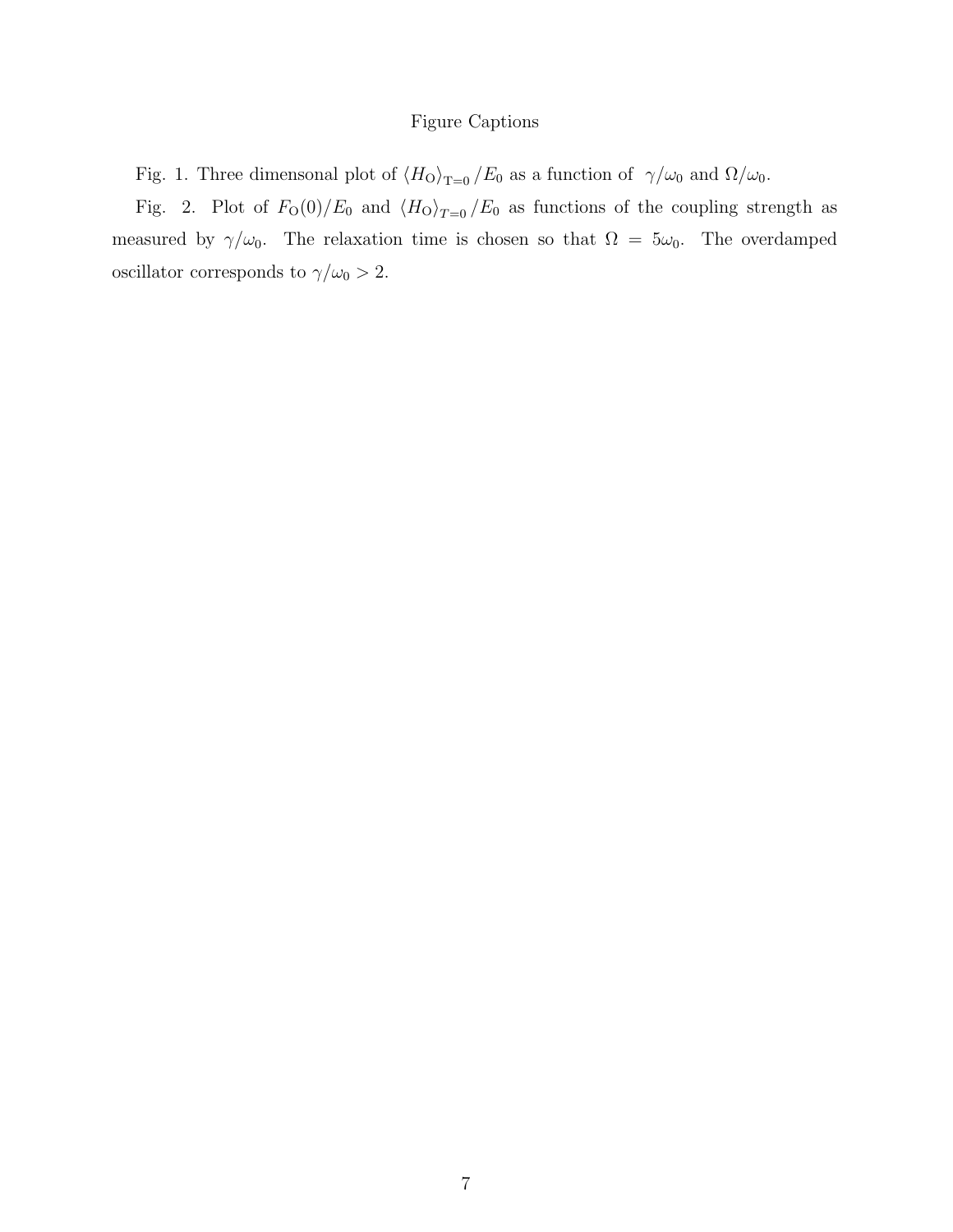